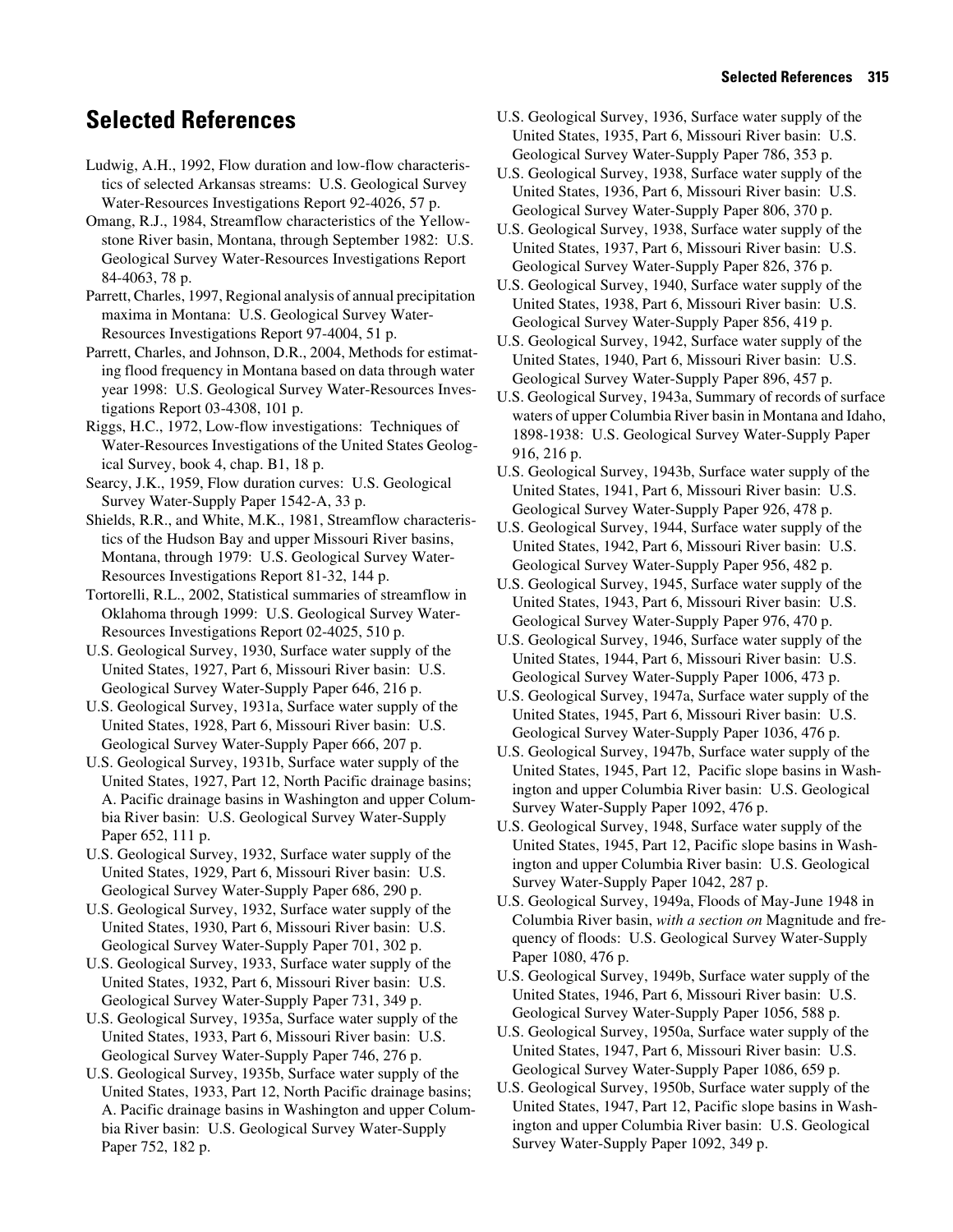## **316 Statistical Summaries of Streamflow in Montana and Adjacent Areas, Water Years 1900 through 2002**

U.S. Geological Survey, 1951a, Surface water supply of the United States, 1948, Part 6, Missouri River basin: U.S. Geological Survey Water-Supply Paper 1116, 703 p.

- U.S. Geological Survey, 1951b, Surface water supply of the United States, 1949, Part 6, Missouri River basin: U.S. Geological Survey Water-Supply Paper 1146, 781 p.
- U.S. Geological Survey, 1952, Surface water supply of the United States, 1949, Part 12, Pacific slope basins in Washington and upper Columbia River basin: U.S. Geological Survey Water-Supply Paper 1152, 377 p.
- U.S. Geological Survey 1953a, Surface water supply of the United States, 1950, Part 6, Missouri River basin: U.S. Geological Survey Water-Supply Paper 1176, 826 p.
- U.S. Geological Survey, 1953b, Surface water supply of the United States, 1950, Part 12, Pacific slope basins in Washington and upper Columbia River basin: U.S. Geological Survey Water-Supply Paper 1182, 363 p.
- U.S. Geological Survey, 1954a, Surface water supply of the United States, 1951, Part 6-A, Missouri River basin, Missouri River basin above Sioux City, Iowa: U.S. Geological Survey Water-Supply Paper 1209, 456 p.
- U.S. Geological Survey, 1954b, Surface water supply of the United States, 1951, Part 12, Pacific slope basins in Washington and upper Columbia River basin: U.S. Geological Survey Water-Supply Paper 1216, 357 p.
- U.S. Geological Survey, 1954c, Surface water supply of the United States, 1952, Part 12, Pacific slope basins in Washington and upper Columbia River basin: U.S. Geological Survey Water-Supply Paper 1246, 358 p.
- U.S. Geological Survey, 1955a, Compilation of records of surface waters of the United States through September 1950, Part 12, Pacific slope basins in Washington and upper Columbia River basin: U.S. Geological Survey Water-Supply Paper 1316, 592 p.
- U.S. Geological Survey, 1955b, Floods of April 1952 in the Missouri River basin: U.S. Geological Survey Water-Supply Paper 1260-B, p. 49-302.
- U.S. Geological Survey, 1957a, Floods of May-June 1953 in the Missouri River basin in Montana: U.S. Geological Survey Water-Supply Paper 1320-B, p. 69-153.
- U.S. Geological Survey, 1957b, Surface water supply of the United States, 1955, Part 6-A, Missouri River basin, Missouri River basin above Sioux City, Iowa: U.S. Geological Survey Water-Supply Paper 1389, 423 p.
- U.S. Geological Survey, 1958, Surface water supply of the United States, 1957, Part 6-A, Missouri River basin above Sioux City, Iowa: U.S. Geological Survey Water-Supply Paper 1509, 454 p.
- U.S. Geological Survey, 1959a, Compilation of records of surface waters of the United States through September, 1950, Part 5, Hudson Bay and upper Mississippi River basins: U.S. Geological Survey Water-Supply Paper 1308, 708 p.
- U.S. Geological Survey, 1959b, Compilation of records of surface waters of the United States through September 1950, Part 6-A, Missouri River basin above Sioux City, Iowa: U.S. Geological Survey Water-Supply Paper 1309, 672 p.
- U.S. Geological Survey, 1959c, Surface water supply of the United States, 1957, Part 5, Hudson Bay and upper Mississippi River basins: U.S. Geological Survey Water-Supply Paper 1508, 624 p.
- U.S. Geological Survey, 1960a, Surface water supply of the United States, 1958, Part 6-A, Missouri River basin above Sioux City, Iowa: U.S. Geological Survey Water-Supply Paper 1559, 434 p.
- U.S. Geological Survey, 1960b, Surface water supply of the United States, 1959, Part 6-A, Missouri River basin above Sioux City, Iowa: U.S. Geological Survey Water-Supply Paper 1629, 415 p.
- U.S. Geological Survey, 1960c, Surface water supply of the United States, 1959, Part 12, Pacific slope basins in Washington and upper Columbia River basin: U.S. Geological Survey Water-Supply Paper 1636, 402 p.
- U.S. Geological Survey, 1961, Surface water supply of the United States, 1960, Part 6-A, Missouri River basin above Sioux City, Iowa: U.S. Geological Survey Water-Supply Paper 1709, 449 p.
- U.S. Geological Survey, 1964a, Compilation of records of surface waters of the United States, October 1950 to September 1960, Part 5, Hudson Bay and upper Mississippi River basins: U.S. Geological Survey Water-Supply Paper 1728, 576 p.
- U.S. Geological Survey, 1964b, Compilation of records of surface waters of the United States, October 1950 to September 1960, Part 6-A, Missouri River basin above Sioux City, Iowa: U.S. Geological Survey Water-Supply 1729, 507 p.
- U.S. Geological Survey, 1964c, Compilation of records of surface waters of the United States, October 1950 to September 1960, Part 12: U.S. Geological Survey Water-Supply Paper 1736, 415 p.
- U.S. Geological Survey, 1964d, Floods of June 1964 in northwestern Montana: U.S. Geological Survey Water-Supply Paper 1840-B, p. B1-B242.
- U.S. Geological Survey, 1964e, Quality of surface waters of the United States, 1962, Parts 1 and 2, North Atlantic slope basins and South Atlantic and eastern Gulf of Mexico basins: U.S. Geological Survey Water-Supply Paper 1941, 434 p.
- U.S. Geological Survey, 1964f, Quality of surface waters of the United States, 1962, Parts 5 and 6, Hudson Bay and upper Mississippi River basins and Missouri River basin: U.S. Geological Survey Water-Supply Paper 1943, 413 p.
- U.S. Geological Survey, 1966, Quality of surface waters of the United States, 1963, Parts 5 and 6, Hudson Bay and upper Missouri River basins and Missouri River basin: U.S. Geological Survey Water-Supply Paper 1949, 411 p.
- U.S. Geological Survey, 1969, Surface water supply of the United States, 1961-65, Part 6, Missouri River basin, v. 1, Missouri River basin above Williston, North Dakota: U.S. Geological Survey Water-Supply Paper 1916, 800 p.
- U.S. Geological Survey, 1970, Quality of surface waters of the United States, 1964, Parts 12-15, Pacific slope basins in Washington and upper Columbia River basin to Alaska: U.S. Geological Survey Water-Supply Paper 1959, 428 p.